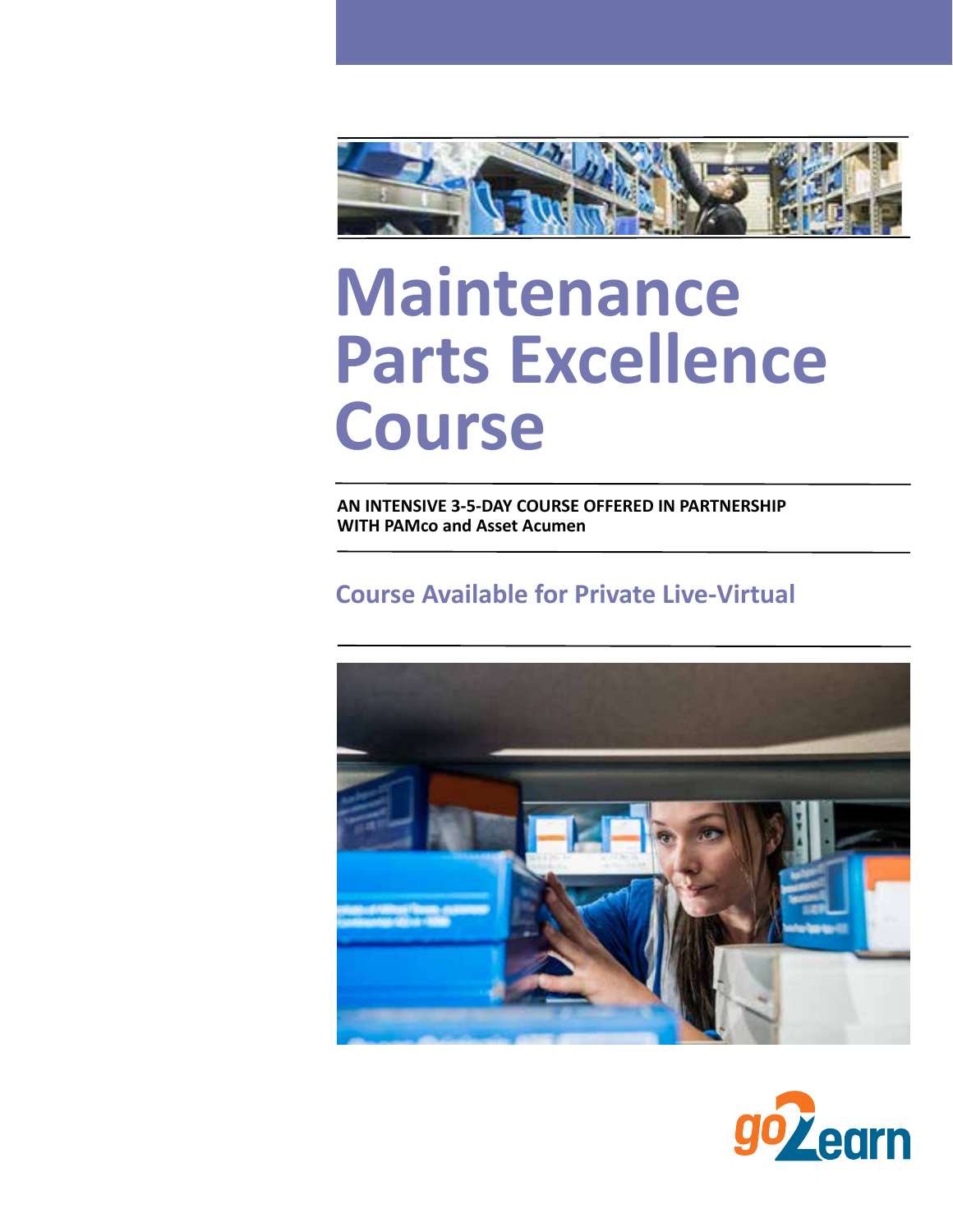*"Instructors explained real world application"*

*"Great insight on how to address*  the full community of stakeholders reeded to support successful *Parts Management"*

*"Very Knowledgeable instructors and the interaction with other professionals taking the course was invaluable"*



*"This Maintenance Parts Excellence Program is highly recommended"*

*"Handouts were very valuable to apply even after the training was complete"*

*"KPI approach detailed and practical when being applied to a specific parts"*  *"Great knowledge base of the instructors with real life applications of the theory."*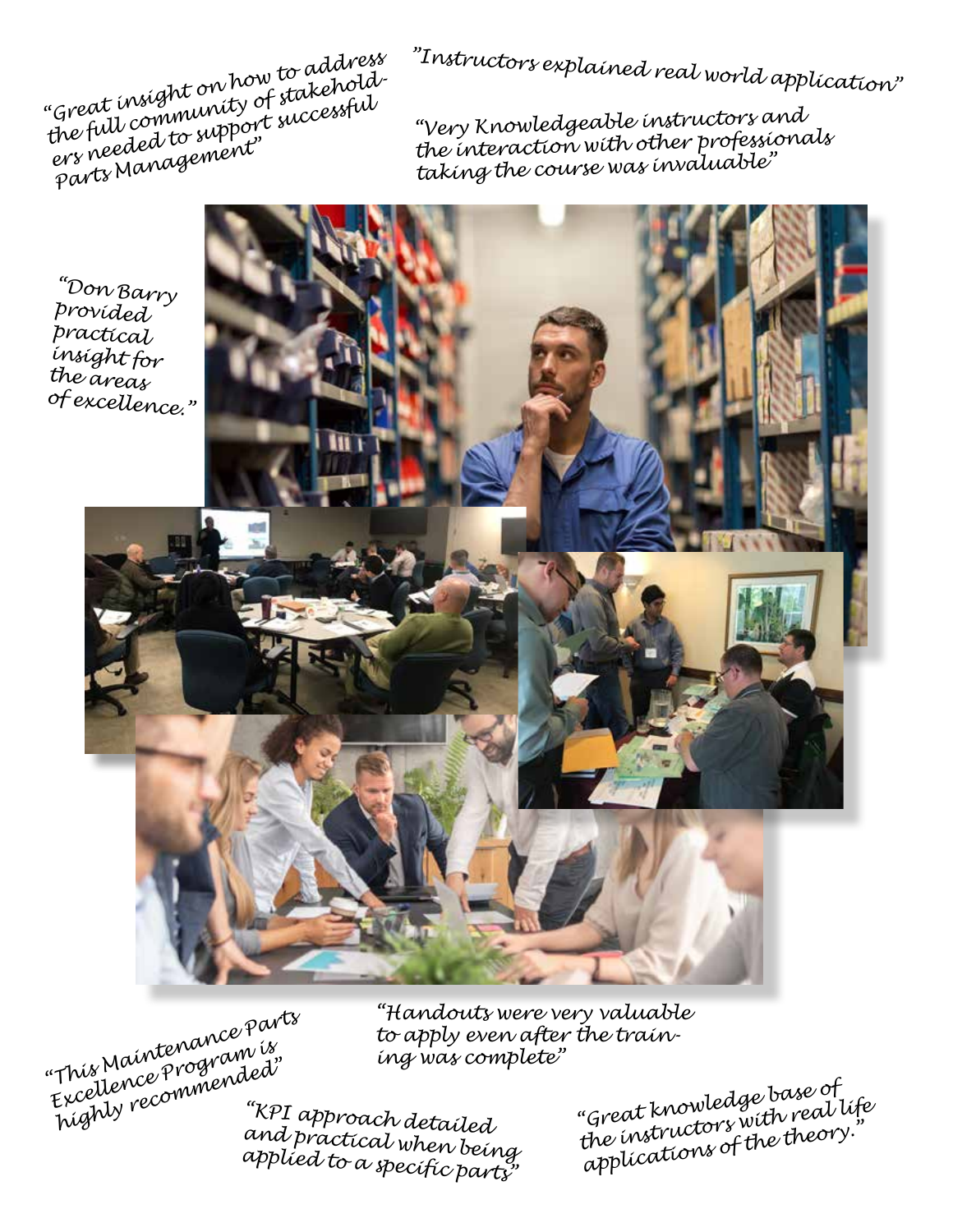### **Contents**

### **About the Program and How to Register**

**Proven Leading Practices in Maintenance Parts Management Who Should Attend The Extraordinary Value of This Program Program Dates, Location, Tuition Fees and How to Register**

### **Overview: Day 1, 2, 3**

**Instructor: Don Barry Maintenance Parts Leadership and Control Elements**

### **Overview: Day 3, 4**

**Instructor: Ali Zuashkiani Deep-Dive into Inventory Optimization Optimal Spares Stocking for Asset Life-cycle**

### **Overview: Day 5**

**Instructors: Ali Zuashkiani Optimal Spares Stocking for Asset Life-cycle**

**Instructor: Don Barry Putting the 5-Days of Parts Management Excellence into Practice**

### **How You Will Learn**

### **Who Should Attend**





### **Course has been held publically and privately in:**

- Canada
- Croatia
- Middle East
- Peru
- Caribbean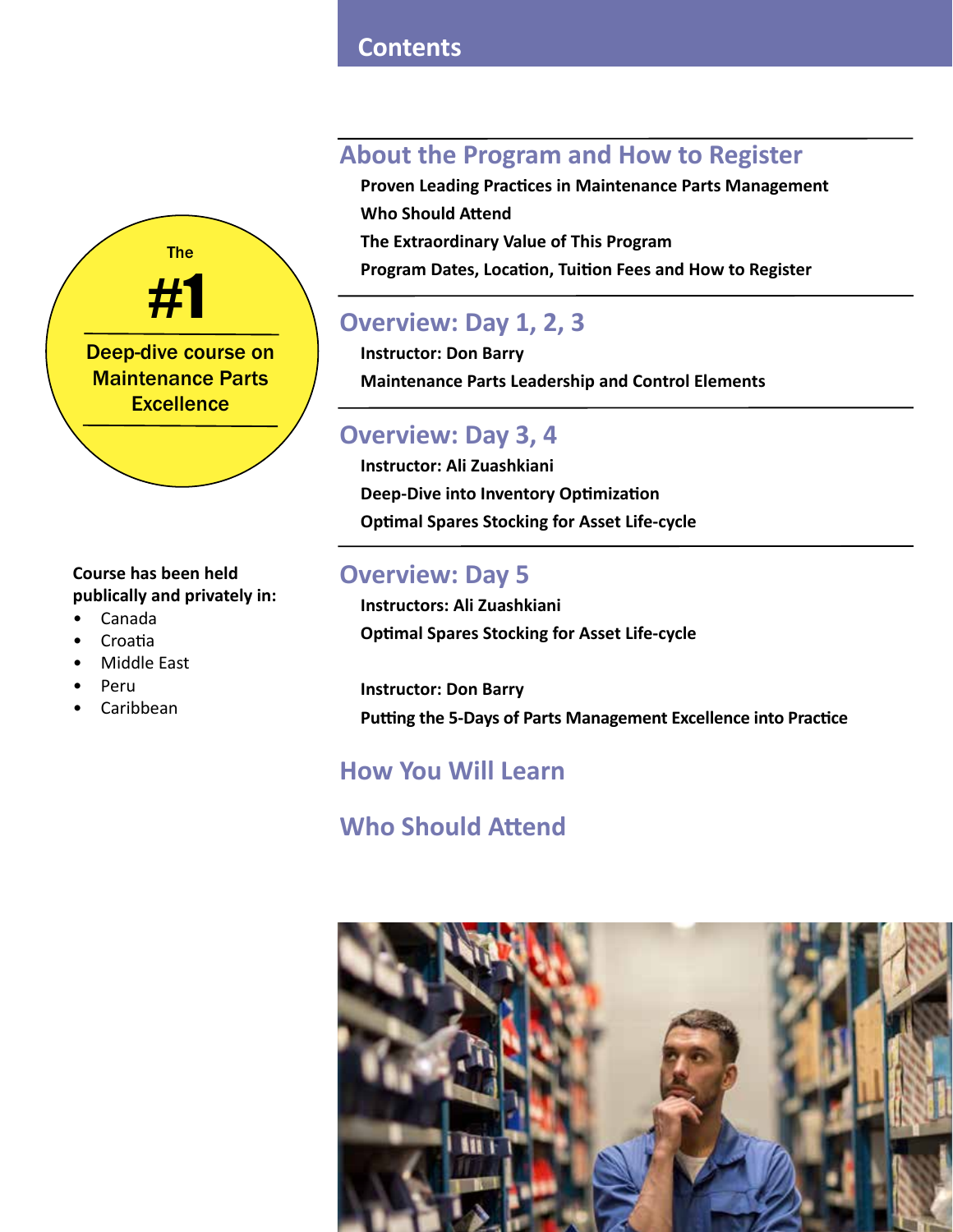### **Proven Leading Practices for Maintenance Parts Management**

Why do you stock parts? Who is responsible when parts are not available when needed? How do we get high maintenance parts service levels at an optimal cost? What is the value of stocking parts versus keeping the business at target production? Why are some organizations good at managing parts and others continue to struggle? What should we focus on first to fix our maintenance Parts Business? How do we achieve Maintenance Parts Management Excellence? How can you learn these skills?

An excellent way to gain these skills is to attend this intensive 5-day program. You'll join a group of like-minded professionals who are guaranteed to come away with the needed skills and insights to upgrade their Maintenance Parts Management operation.

### **Who Should Attend**

Our 2019 Maintenance Management offering is available for stakeholders that may have influence or a dependency on their parts being available when needed. This program has been attended by a wide variety of industrial and government organizations. A version of this program has been used directly in organizational training particularly when leading practices are being discerned so that business change can be facilitated. Attendees, who have included maintenance parts management and personnel, inventory planners, design engineers, maintenance management, operations management and financial personnel responsible for the cost of the business, have all found this course valuable. If your responsibilities include supporting maintenance and the parts operation in your organization, we urge you to take a close look at this exceptional learning opportunity.

### **Extraordinary Value of this Program**

The 5-Day Maintenance Parts Excellence Course is offered by Go2Learn with instructors experienced at delivering related training with the University of Toronto, which has been designated the #1 Engineering school in Canada.

The program is taught by three world-class instructors who bring a wealth of experience to the classroom:

- A mastery of the subject matter; ability to relate theory & practice
- Real-world experience with corporations and organizations
- Ability to deliver material in an interesting and clear manner
- Understanding of what should be a priority to those looking to understand maintenance parts management excellence.

The program combines fundamental need-to-know material , tried-and-true methodologies and processes, and proven leading-edge approaches that have shown measurable business benefits.

Participants receive five full days of instruction over five consecutive weekdays, including a wide range of case studies which demonstrate how these principles have been successfully and widely applied. You will come away equipped with complete binder notes on the program material, valuable hard-cover books, and an unparalleled learning experience.

### **Program Dates, Location, Tuition Fee and Registration**

#### **Program Dates**

Live virtual course are availible throughout the year. 8 weeks lead-time required.

#### **Location**

The 3-5 day course will be held:  **- Virtual** Tailored to fit your schedule, the course can be delivered over time

#### **Tuition Fee**

Call for details: 917 554-3444

#### **How to Register**

Call 917 554-3444 or visit **www.go-2-learn.com/MPE**



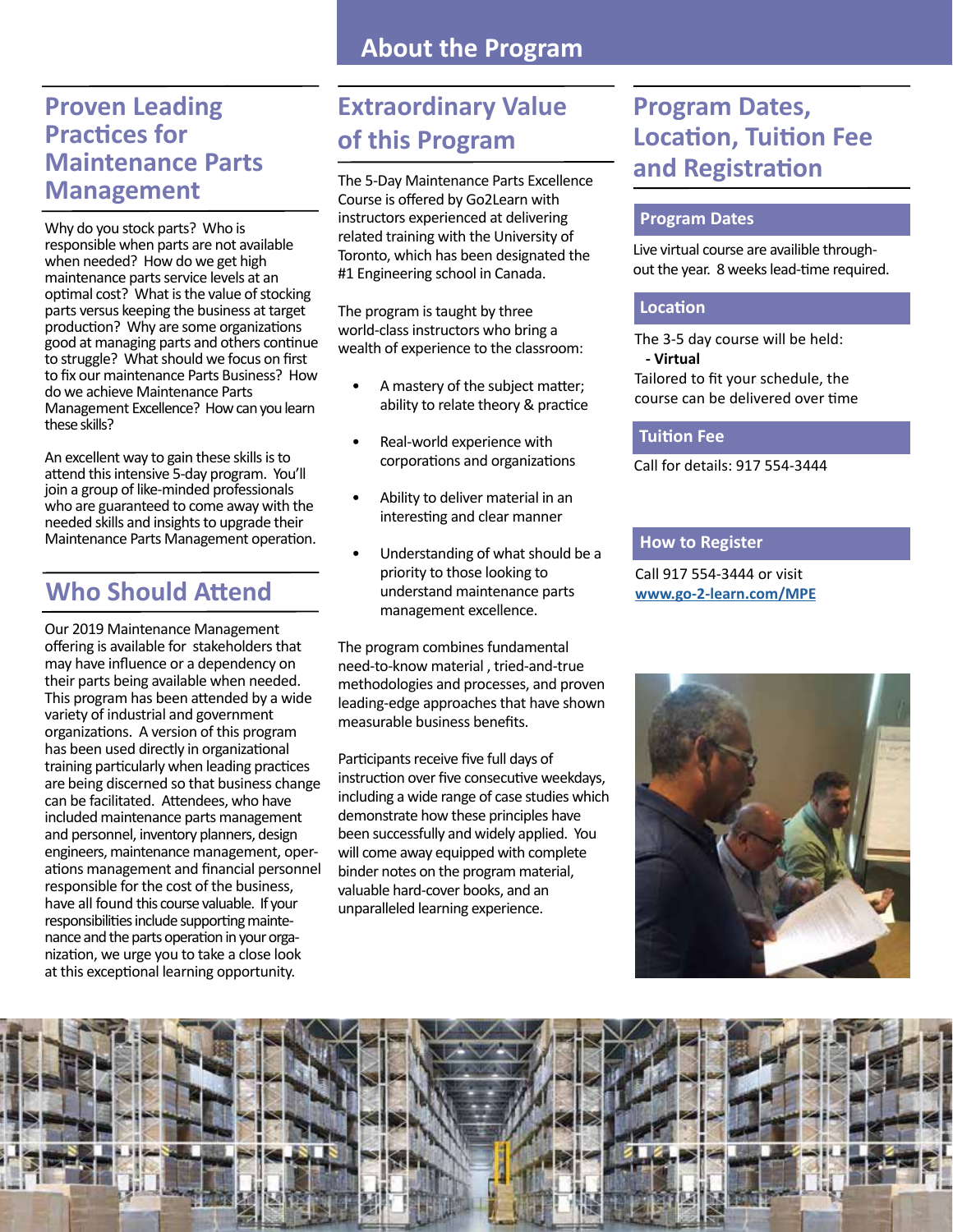### **Overview: Day 1 - 3**

### Instructor: Don Barry



Donald Barry is Principal Consultant with Asset Acumen Consulting with over 40 years experience in asset management, maintenance parts management and related strategies and systems, as well as experience in predictive analytics, and Internet of Things.

Don managed all aspects of IBM Canada's maintenance parts operation for more than 8 years and has assisted multiple consulting clients in their parts management strategy development and execution. He is experienced at creating maintenance and distribution process improvements and developing inventory reduction strategies with increased service levels. Don's in-depth experience includes world-class inventory optimization and reutilization techniques.

His consulting clients have included leading companies in computer technologies, field service operations, airlines, railway, manufacturing, mining, oil and gas, CPG, power generation transmission and distribution utilities.

Don is a Reliability Centered Maintenance (RCM2/3) practitioner and the recipient of the Lifetime Achievement Award in Plant and Production Maintenance, awarded by Federated Press.

**Donald Barry's two-plus day presentation will examine principles such as leadership, maintenance parts delivery processes and elements of inventory optimization.** 

**His session will cover:**

- **• An introduction to the key elements that contribute to a successful maintenance parts management organization**
- **• How to assess your organization's maintenance parts management maturity**
- **• How to prioritize opportunities within your maintenance parts organization**
- **• The key financial influences for maintenance parts management**
- **• The role the enterprise 'community' must take to ensure a leading Maintenance Parts Management operation**
- **• Some of the leading practices and related KPIs in maintenance parts management**
- **• The value of properly supporting the maintenance organization and their planning and scheduling**
- **• The value of Reliability-Centred Maintenance (RCM2-3) in support of asset life-cycle management and the supporting inventory spare parts policies**
- **• System tools that support Maintenance Parts excellence**
- **• Change considerations in leading Maintenance Parts initiatives**
- **• Key initiatives to take back to your organization**

### **Day 1 Monday May 4 9:00 am - 5:00 pm**

#### **Leadership and Control**

#### **Maintenance Parts Management Pyramid of Excellence Overview**

- Leadership, control, continuous improvement, quantum leaps, maintenance parts management strategy, managing change, warehouse logistics, procurement and parts repair, supporting systems and performance measures
- Why we stock parts
- Simple self-assessment for a parts operation
- Maintenance parts inventory management vs a manufacturing process management
- Organization and reporting considerations for maintenance parts management
- Which enterprise business areas contribute to the success of a leading maintenance parts operation
- Defining a net value /cost of a maintenance parts management process baseline

#### **An Approach to Creating a Maintenance Parts Management Strategic Plan**

- Defining current maturity level in maintenance parts management
- Identifying prioritized opportunities for improvements
- How to do a self-assessment of your own operation
- Example of KPIs for a world-class global parts operation

#### **Key Performance Metrics for Maintenance Parts Management**

- An approach to tailoring KPIs for multiple business dimension levels
- Examples of maintenance parts operational, and inventory effectiveness KPIs
- Developing a balance scorecard for a maintenance parts operation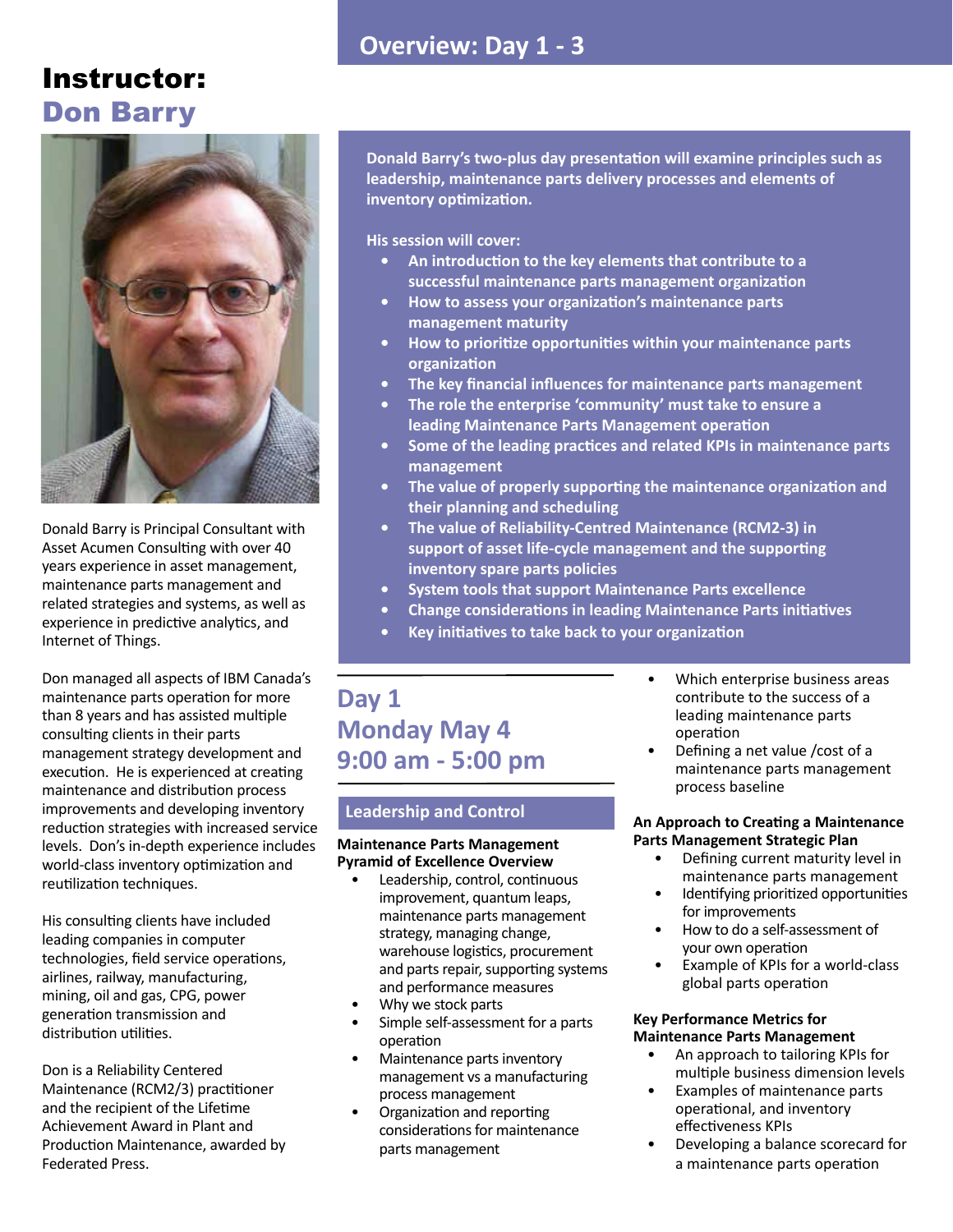### **Day 1 (Continued)**

#### **The Importance of Maintenance Parts in Effective Maintenance Execution.**

- Key stock room (warehouse) logistics elements
- Defining the process flow of an effective stock room
- Roles and tasks of a stock room coordinator and staff
- Exercise on the benefits of supporting planned maintenance with parts
- Stock room facility requirements and sizing exercise
- Safety and environmental considerations in maintenance parts warehousing
- Guidance on stock room security, inventory counts and material handling tools and techniques
- Stock room organizational considerations
- Sizing remote & mobile maintenance parts inventory requirements

### **Day 2 Tuesday, May 5 9:00 am - 5:00 pm**

#### **Inventory Policy Management Dynamics**

#### **Inventory Planning**

- Fundamental responsibilities of an Inventory Planner
- Leading Parts Process Flow Management Systems attributes (Replenishment, Mobility)
- Case Study on how to prioritize maintenance parts needs in the journey towards leading practice
- Maintenance Parts stocking influences and approaches (including ABC stocking level management)
- Managing high and medium demand maintenance parts inventories
- Defining and defending the inventory value and service levels in an enterprise
- Developing the elements of inventory policy
- Inventory replenishment fundamentals (MIN/MAX, EOQ)
- Introduction of an "Inventory Profile" summary report
- Managing inventory echelons in complex logistics networks
- Managing inventory surplus and scrap processes
- Process elements that contribute to inventory policy management

#### **Asset Life-Cycle Integration**

- Understanding the requirements and impact of successful initial spare parts list creation
- The role of the manufacturer in creating your initial spare parts list
- The role that risk and reliability insights influence the early asset and maintenance parts life-cycle
- Defining the spare parts policy ownership in an asset life-cycle
- Process elements that contribute to initial spare parts list creation
- Spare parts netting

#### **Inventory Optimization**

- An approach to optimizing inventory levels
- Strategic cost management of maintenance parts – what is realistically achieved?
- Inventory policy netting
- Data elements of a leading "Maintenance Parts Optimizer" solution

#### **Procure and Repair**

- Leading procurement scope for strategic commodity sourcing, supplier relationship management and transaction execution
- Maturity matrix for a procurement operation
- Leading KPIs for a maintenance parts procurement support operation
- Example of an improvement plan for an existing maintenance procurement operation
- Dynamics of a rotable & repairable parts operation
- Leading KPIs for a parts repair support operation
- Example of how used parts and repair costs can be treated in a parts repair operation

### **Day 3 Wednesday, May 6 9:00 am - Noon**

#### **Implementing Maintenance Parts Management**

#### **Technology and Maintenance Parts Management**

- Review leading practice requirements in a maintenance parts management system
- Scope of a typical EAM solution managing maintenance parts
- Inventory management data elements and financial treatment considerations
- The role of business intelligence (BI), automated analysis, mobile technologies, RFID, blockchain in maintenance part management
- The evolution of maintenance parts systems requirements
- Financial tracking of inventory levels and transaction considerations
- Reviewing outsourcing technology options in maintenance parts inventory management
- The role and value of automated storage and retrieval systems (ASRS)

#### **Impact of Change Management in Asset Management Initiatives**

- Challenges maintenance organizations face today
- The benefits of improving maintenance
- Why change management is important in parts and asset management initiatives
- Review of large Asset Management implementations with a change management focus
- Example of change management steps and plans
- Critical success factors of change management

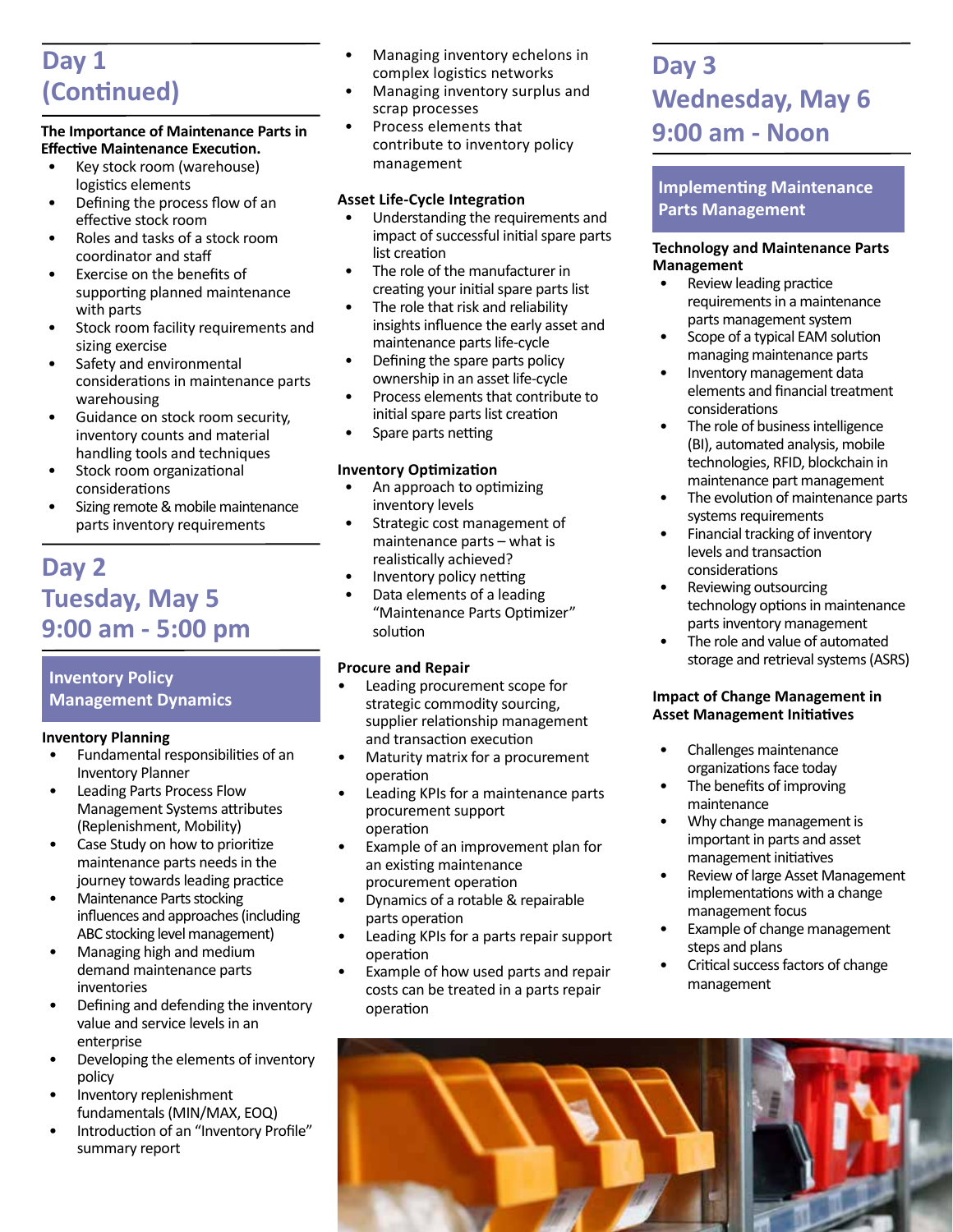## Instructor: Ali Zuashkiani



Ali Zuashkiani, PhD, CRL, CMRP is CEO of PAMCo, a Canadian Consulting Company with projects across the globe. Ali is a graduate of Harvard Kennedy School of Policy, Said Business School of Oxford, and business executive programs of WITS Business School (South Africa), and INCAE business school (Costa Rica) and holds a PhD from the University of Toronto. He has been Director of Educational Programs at C-MORE for 13 years.

Ali has more than 20 years of practical experience combined with scientific rigour in optimizing asset management decisions in more than 200 plants in 30+ countries. His consulting endeavours include numerous Life Cycle Costing management projects for utility and gas distribution companies in North America, RCM implementation projects in power plants, oil and gas companies, and the electricity distribution industry, and assignments dealing with asset management practices in 85 plants in the Middle East and South America.

#### Ali is the author of *Expert Knowledge Based*

*Reliability Models* and a frequent global speaker on a range of topics in asset management. He has been Chair of the International Physical Asset Management Conference for the last 14 years. Ali was named by the Asia Society as one of the world's most dynamic young leaders in 2008 and was recognized by the World Economic Forum as a Young Global Leader of 2013.

### **Overview: Day 3 - 4**

**Ali Zuashkiani's 2-day presentation will drive deeper elements of spare parts provisioning and inventory optimization** 

**His session will cover issues such as:**

- **• Do you know what parts are critical and how they may fail in your operating context?**
- **• What are your fast-moving spares? What would be the optimum reorder point? What would be the most economical reorder quantity?**
- **• How to hit the right balance between risk of having too few spares and cost of inventory**
- **• What are optimum minimum spares/safety stock for your slow-moving spares?**
- **• How many repairable spares to keep in your inventory to minimize total cost production and inventory costs?**
- **• How reducing replenishment lead times can save a company money**
- **• Do you know how to prioritize your spare parts inventory improvement plans?**
- **• How co-locating and sharing can reduce costs**
- **• How to predict spare parts for a fleet of assets**
- **• What is "Reliability-Centered Spare Parts Management"?**

### **Day 3 Wednesday, May 6 1:00 pm - 5:00 pm**

**Day 4 Thursday, May 7 9:00 am - 5:00 pm**

#### **Spares Provisioning & Inventory Optimization**

#### **Key Inventory Issues**

- Eliminating excess inventory
- Setting initial spare parts
- Improving availability
- Setting and monitoring goals
- Investment recovery

#### **Types of Production Inventory**

- Active inventories
- Rarely-used (slow-moving) parts
- Commodity parts
- ABC and XYZ analysis of spare parts
- How Pareto works in inventory systems

**Managing Risk and Cost in Parts Management**

#### **Managing Risk and Cost in Maintenance Parts Management**

- How spares parts fail and how to calculate the risk
- Protecting a plant's availability while reducing holding costs
- *• Case study:* Predicting future demands of spare parts
- *• Case study:* North American utility
- Predicting future demand for rarely-used items
- Predicting future demand for fast-moving items
- Predicting future demand for fleet of assets
- *• Case studies:* The concept of the service level
- *• Case study:* Assessing risk getting caught short, getting caught long, total risk approach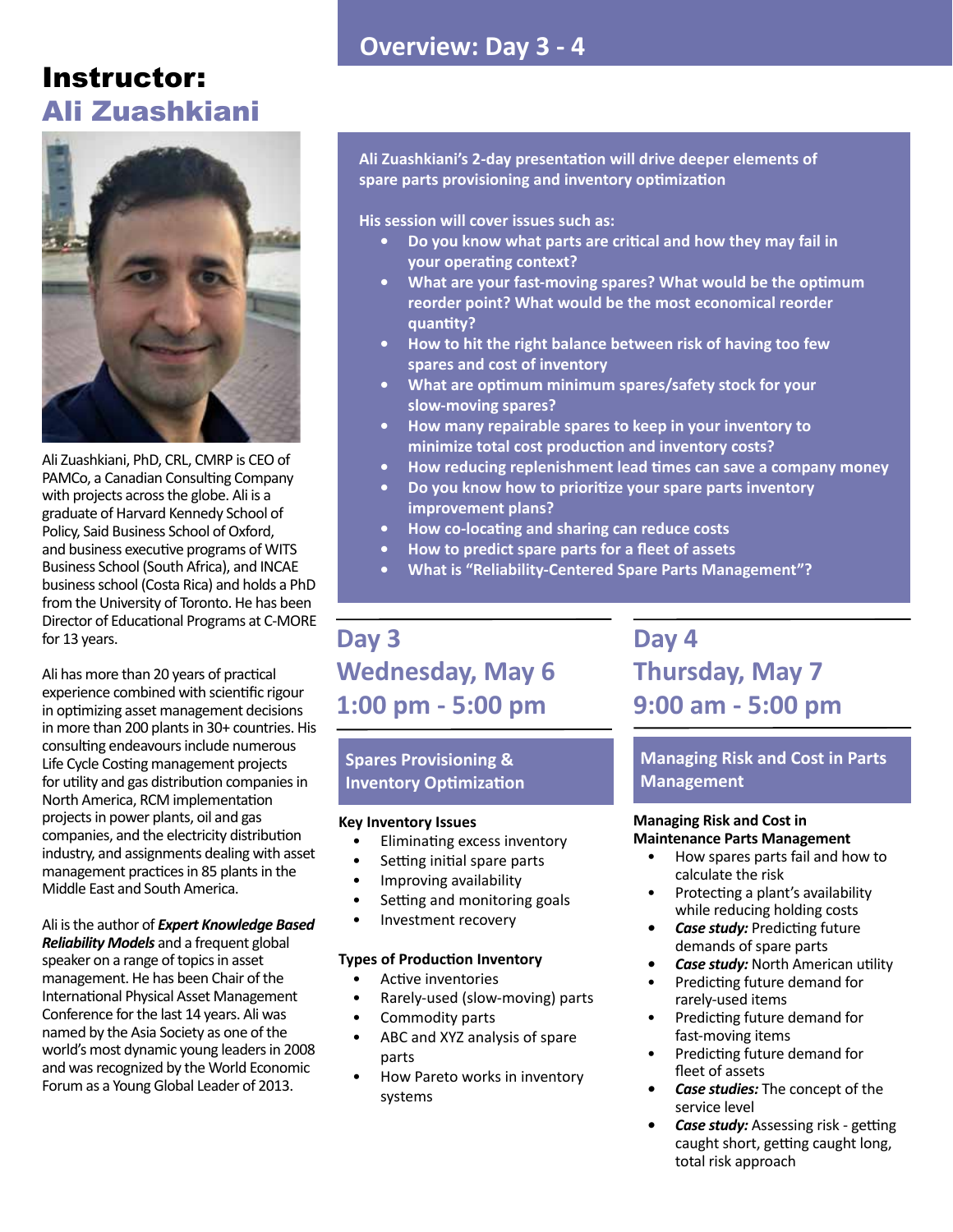![](_page_7_Picture_0.jpeg)

![](_page_7_Picture_1.jpeg)

![](_page_7_Figure_2.jpeg)

![](_page_7_Picture_3.jpeg)

## **Day 4 (Continued)**

- Common biases in inventory management: cost and lead time biases
- Conducting sensitivity analysis: sensitivity to criticality, lead time, price, carrying costs…

#### **Setting the Reorder Point**

- Measuring lead time: impact of lead time on reorder point (Case study)
- Assessing criticality
- Demand analysis and measuring its variation
- Calculating the reorder point when both demand and lead time are constant
- Calculating the reorder point when demand is constant while lead time is variable
- Calculating the reorder point when lead time is constant while demand is variable
- Assessing reorder point where both lead time and demand are variable
- Several case studies and in class examples

#### **Setting the Reorder Quantity**

- Factors affecting reorder quantity
- Estimating carrying costs factors
- Estimating ordering costs
- What is Economic Order Quantity?
- *• Case study:* Optimum order quantity when there is a price discount
- *• Case study:* Optimum order quantity when there is shipping costs discount
- *Case study:* EOQ when there is a spare part production rate

#### **Reliability-Based Spare Parts Management**

- How to develop a spare parts list based on FMEA analysis
- How to set Min-Max to achieve asset reliability
- *• Case study:* Turbo Generator Lubricating Oil System

#### **Determining Excess Inventory**

- Conducting an extreme test
- Assumptions made during an extreme test
- *• Various case studies*
- Getting rid of excess inventory
- Writing off excess inventory
- Ways to optimize inventory investment:
	- ͧ Reducing the replenishment lead-time
	- Sharing common spares
	- ͧ Disposal of gross excess inventory investment recovery
	- ͧ Consignment of selected parts
- *• Several case studies* and in-class exercises

#### **Developing Store Room Layouts, Improvement Projects, Re-organization, etc.**

- Choosing the site
- Using mezzanines
- Storeroom lighting
- Purchasing and installing shelving
- Color rendering and lighting

#### **Storeroom Measures and KPIs**

- Gathering data
- Measuring storeroom activity
- Conducting an in-house storeroom audit

#### **Maintenance Parts Purchasing Insights**

- *• Case study:* 12 actions that cause unnecessary purchases
- *• Case studies:* Avoiding unnecessary purchases
- Where to focus your inventory management efforts

### **Day 5 Friday, May 8 9:00 am - 5:00 pm**

#### **Setting and Monitoring Goals**

- Factors affecting goal results
- Deciding what to measure
- The Absolute Variance Ratio (AVR)
- The  $+/-1$  percentage
- Deciding how often to measure

#### **Partnering with Others**

- Why partner with others?
- Potential partners

#### **Benchmarking Performance**

7 steps to effective benchmarking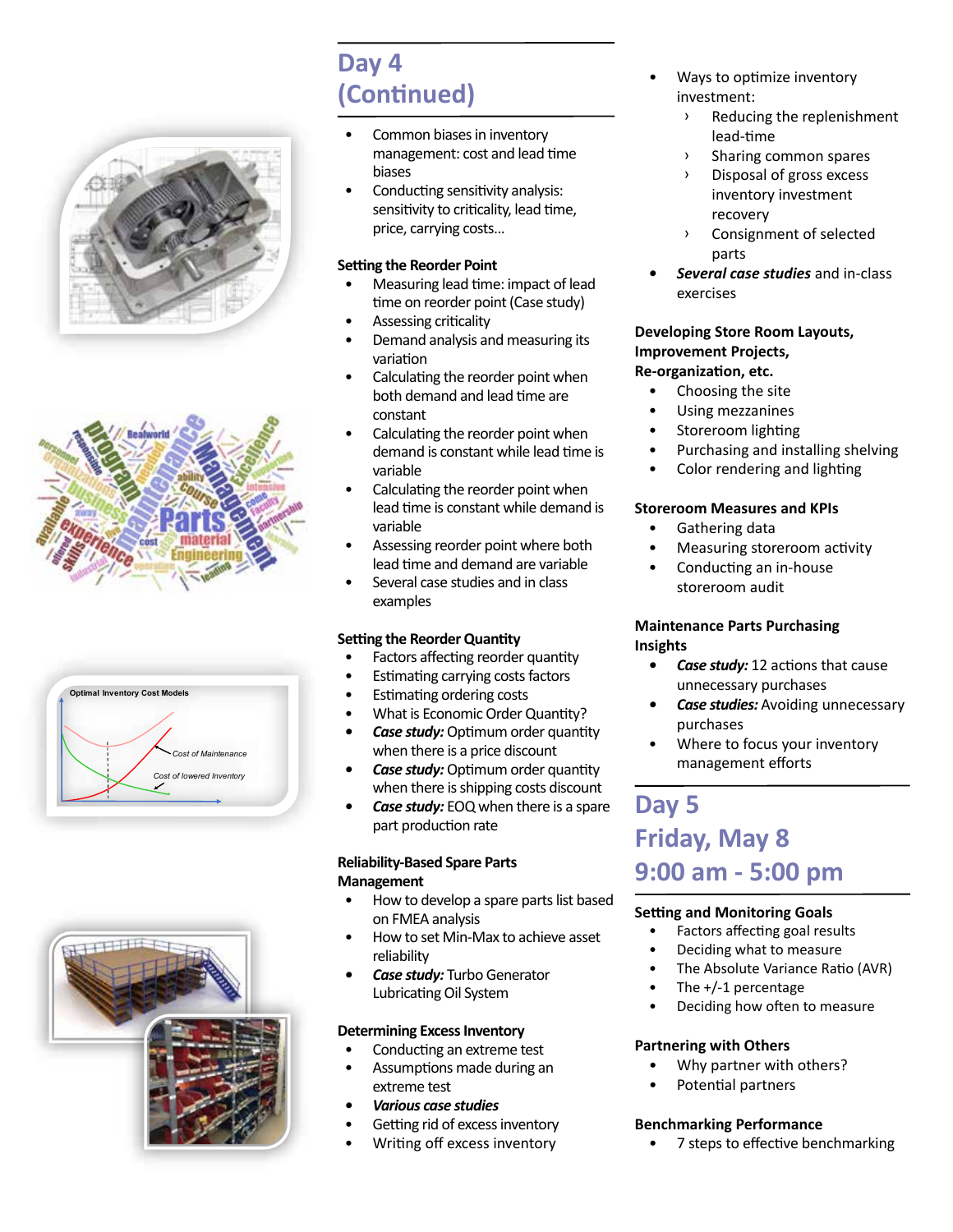## Instructors:

Dr. Zuashkiani **Don Barry Day 5** 

**Friday, May 8 9:00 am - 5:00 pm**

#### **Going Deeper in Asset Life-cycle Initial Spare Parts Tactics**

#### **Managing Repairable Spares**

- Introduction to SMS software
- What SMS software (for provisioning of emergency/ capital spares) may be able to do for you
	- ͧ *Case study 1*: electric motors of a conveyor system
	- ͧ *Case study 2*: TFT pumps for an oil and gas company in North America
- The answer to optimizing the repair-or-replace decisions
	- ͧ *Case study 3*: Gas meters for a gas distribution company in North America
	- Case study 4: PSVs for a major mining company in North America

#### **Managing Capital Spares**

- How many initial capital spares to purchase?
	- ͧ *Case study 1*: Aluminum pot-line transformers case in New Zealand
	- ͧ *Case study 2*: Steel manufacturing fume fan shaft

#### **Putting the 5-Day Maintenance Parts Excellence Course into Practice**

- A strategic approach to achieving maintenance parts excellence: getting the technology, process and people mix right
- Reviewing trends in maintenance parts management
- Reviewing a leading maintenance parts operation case study
- Working through a case study exercise on a maintenance parts operation
- Making maintenance parts excellence work for your organization
- Programs that will work for you
- Developing personal 'next steps' for each class participant.

![](_page_8_Picture_25.jpeg)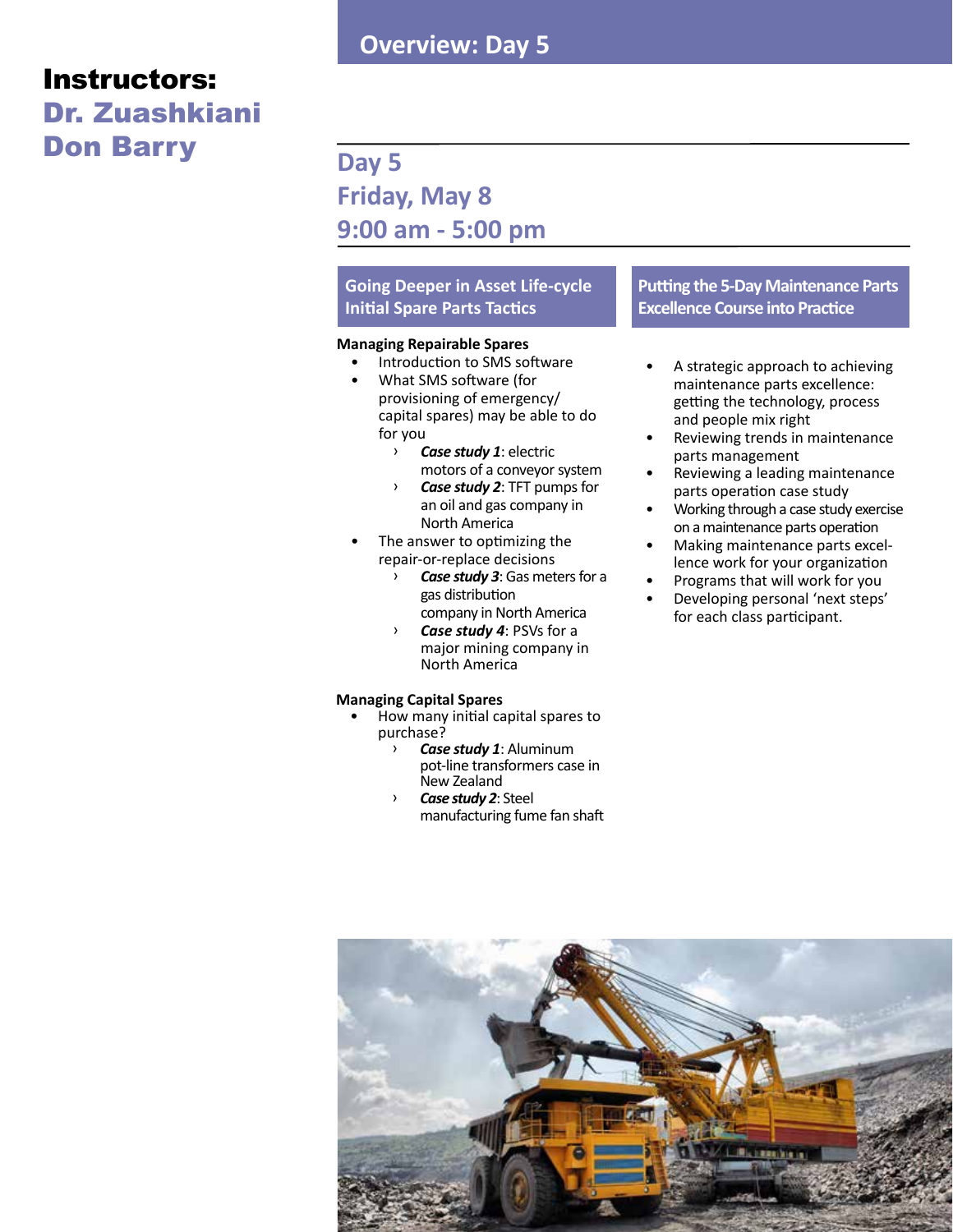### **How you will learn**

#### **Real-world Experience Deliverables**

The five sessions will feature a variety of instructional modes and interactivity. Dialogue is encouraged and individual objectives for the course are sought out relating to one's own challenges. These will be addressed (or responded to outside of classroom time).

Case studies drawn from actual industry experience will be used extensively, supplemented by individual and group problem-solving sessions.

Unique elements will enhance the learning experience. For example, Don Barry will facilitate a real maintenance parts case study on how related business stakeholders can contribute to the maintenance parts management success.

A highlight of Don Barry's session is the always-popular Planning and Scheduling game that will help participants understand the real value of maintenance planning and scheduling and the importance of good execution and the role maintenance parts plays in that execution.

Ali Zuashkiani will be presenting real case examples based on his international experience including a transformer example from an aluminum plant in New Zealand, numerous cases from petrochemical plants in the Middle East, copper industry, electricity distribution, ports operations, electricity transmission, slurry pump from oil and gas industry in North America, steel manufacturing, and a gas refinery.

In addition, Ali will guide related software products that were developed for forecasting the demand for fast-moving spare parts (OREST), establishing the optimal number of critical spares to stock (SMS).

What you will receive in the five intensive, day-long classroom sessions are the centerpiece of your experience at the Maintenance Parts Management Excellence Program. However, much more is provided, creating an overall package that will engage you while you're here, and deliver long-lasting results that will pay off when applied within your organization.

You will receive:

- Two knowledgeable speakers who will talk about parts management, KPIs, warehouse management, inventory planning, inventory optimization, inventory asset life-cycle planning, effective inventory systems, and establishing corporate excellence.
- A program certificate from Go2Learn and the Instructors acknowledging your completion of the program.

Course details are subject to change. For the most up-to-date information, please see our website at:

**go-2-learn.com/maintenance-parts-excellence/**

![](_page_9_Picture_15.jpeg)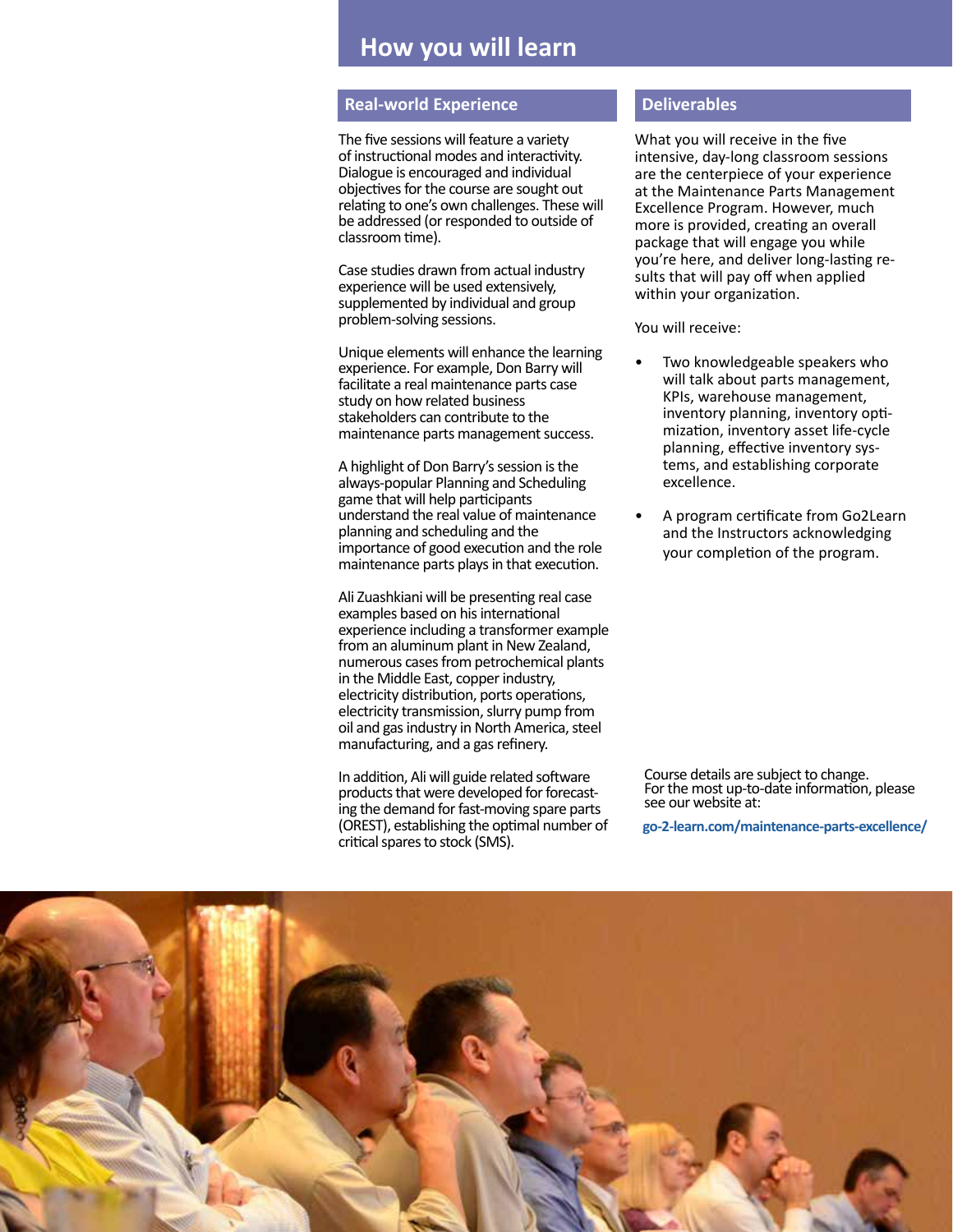### **Why and Who Should Attend?**

Whether you're in engineering, operations, procurement, maintenance or a maintenance parts professional, this course will unveil, and make digestible, the complexities and dynamics of managing a **world-class parts operation**.

If you represent facilities and plants from asset-intensive industries such as utilities (electric generation/T&D/retail/gas/water/waste), oil & gas, chemical, mining, pharmaceutical, aerospace & defense, food & beverage, public sector, or are responsible for operating a fleet or other manufacturing, this course will set the standard for maintenance parts excellence.

![](_page_10_Picture_3.jpeg)

Join two world-class maintenance parts professionals for 5-days of intense learning, and career-making insight. This course provides you with the methodology, process, and tools to be a leader in making significant progress and ROI in ensuring the right parts inventory in the right place at the right time.